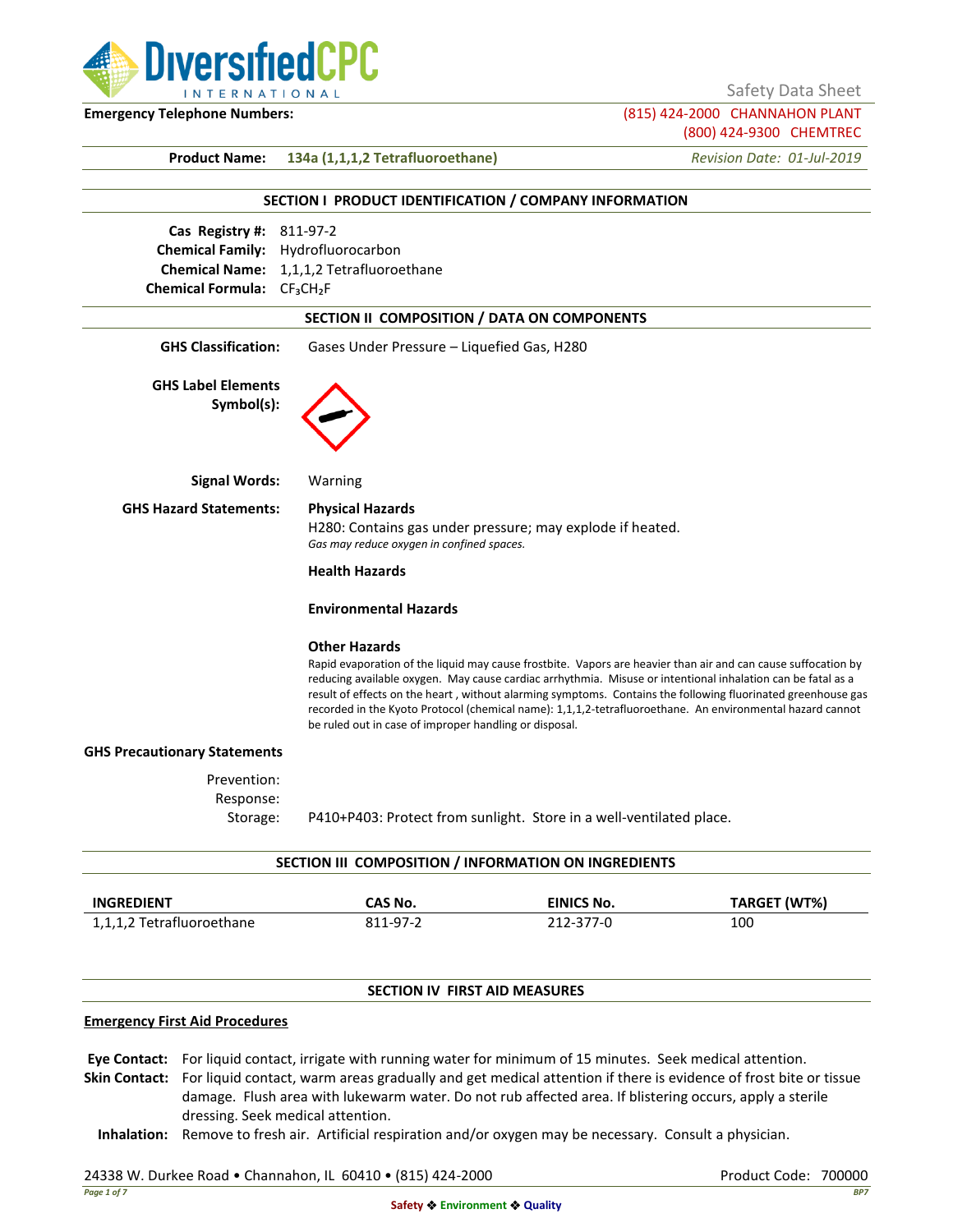

**Ingestion:** This material is a gas under normal atmospheric conditions and ingestion is unlikely.

Most important symptoms and effects

**Acute:** Anesthetic effects at high concentrations. **Delayed:** None known or anticipated. See Section 11 for information on effects from chronic exposure, if any.

**Notes to Physician:** Epinephrine and other sympathomimetic drugs may initiate cardiac arrhythmias in persons exposed to high concentrations (e.g., in enclosed spaces or with deliberate abuse). The use of other drugs with less arrhythmogenic potential should be considered. If sympathomimetic drugs are administered, observe for the development of cardiac arrhythmias.

# **SECTION V FIRE FIGHTING MEASURES**

# **Suitable Extinguishing Media:**

This material is not flammable. Use extinguishing measures that are appropriate to local circumstances and the surrounding environment.

# **Fire Fighting Procedures:**

Self-contained breathing apparatus (SCBA) is required if containers rupture and contents are released under fire conditions. Cool containers / tanks with water spray.

# **Unusual Fire and Explosion Hazards:**

If container is not properly cooled, it can rupture in the heat of a fire. Drains can be plugged and valves made inoperable by the formation of ice if rapid evaporation of large quantities of the liquefied gas occurs.

**Hazardous Combustion Products**: Hazardous decomposition products may include: Hydrogen Fluoride, Carbonyl fluoride. Carbon Oxides.

# **NPCA - HMIS RATINGS**

| <b>HEALTH</b>              |  |
|----------------------------|--|
| <b>FLAMMABILITY</b>        |  |
| <b>REACTIVITY</b>          |  |
| <b>PERSONAL PROTECTION</b> |  |

**PERSONAL PROTECTION - (***Personal Protection Information To Be Supplied By The User)*

### **SECTION VI ACCIDENTAL RELEASE MEASURES**

# **Steps To Be Taken If Material Is Released or Spilled**

NOTE: Review FIRE FIGHTING MEASURES and HANDLING (PERSONNEL) sections before proceeding with cleanup. Use appropriate PERSONAL PROTECTIVE EQUIPMENT during clean-up.

**Personal Precautions:** Evacuate personnel, thoroughly ventilate area, use self-contained breathing apparatus. Keep upwind of leak - evacuate until gas has dispersed.

**Environmental Precautions:** Stop spill/release if it can be done safely. Water spray may be useful in minimizing or dispersing vapors. If spill occurs on water notify appropriate authorities and advise shipping of any hazard.

**Methods for Containment and Clean-Up**: Ventilate area using forced ventilation, especially low or enclosed places where heavy vapors might collect. Notify relevant authorities in accordance with all applicable regulations.

Recommended measures are based on the most likely spillage scenarios for this material; however local conditions and regulations may influence or limit the choice of appropriate actions to be taken.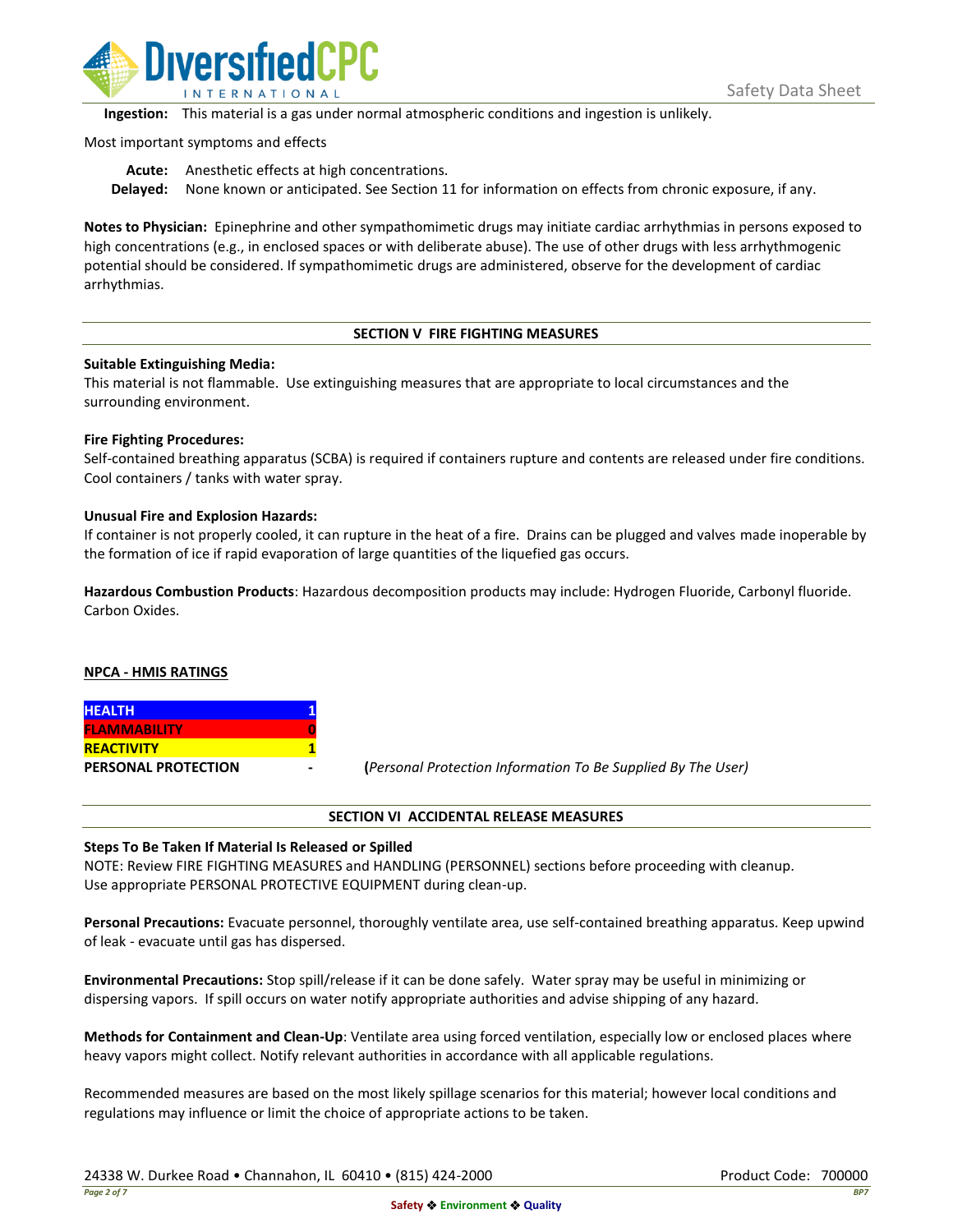

# **SECTION VII HANDLING AND STORAGE**

**Precautions for safe handling:** Comply with state and local regulations. Avoid contact with skin, eyes and clothing. Avoid breathing vapors. Wash hands thoroughly after handling. Wash clothing after use. Decomposition will occur when product comes in contact with open flame or electrical heating elements. Use good personal hygiene practices and wear appropriate personal protective equipment (see section 8).

Contents are under pressure. Gases can accumulate in confined spaces and limit oxygen available for breathing. Use only with adequate ventilation. Do not enter confined spaces such as tanks or pits without following proper entry procedures such as ASTM D-4276 and 29CFR 1910.146.

**Conditions for safe storage:** Keep container(s) tightly closed and properly labeled. Use and store this material in cool, dry, well ventilated areas away from heat, direct sunlight. Store only in approved containers. Protect container(s) against physical damage. "Empty" containers retain residue and may be dangerous.

### **SECTION VIII EXPOSURE CONTROLS / PERSONAL PROTECTION**

| <b>Exposure Limits</b>                                                              |                                                                                                                                                                                                                                                                                                    |                                                            |                                   |                          |                     |
|-------------------------------------------------------------------------------------|----------------------------------------------------------------------------------------------------------------------------------------------------------------------------------------------------------------------------------------------------------------------------------------------------|------------------------------------------------------------|-----------------------------------|--------------------------|---------------------|
| Component                                                                           |                                                                                                                                                                                                                                                                                                    | <b>ACIGH</b><br>TLV (TWA)                                  | <b>ACIGH</b><br><b>TLV (STEL)</b> | <b>OSHA PEL</b><br>(TWA) | <b>OTHER PEL</b>    |
| 1,1,1,2 Tetrafluoroethane                                                           |                                                                                                                                                                                                                                                                                                    |                                                            |                                   |                          | 1000 ppm Dupont AEL |
| <b>Engineering Controls:</b><br><b>Personal Protection:</b><br>Eye/Face Protection: | Use only with adequate ventilation. Keep container tightly closed.<br>The use of eye protection (such as splash goggles) that meets or exceeds ANSI Z.87.1 is<br>recommended when there is potential liquid contact to the eye. Depending on conditions<br>of use, a face shield may be necessary. |                                                            |                                   |                          |                     |
| Skin Protection:                                                                    | Impervious, insulated gloves recommended.                                                                                                                                                                                                                                                          |                                                            |                                   |                          |                     |
| <b>Respiratory Protection:</b>                                                      |                                                                                                                                                                                                                                                                                                    | Wear NIOSH approved respiratory protection as appropriate. |                                   |                          |                     |

Suggestions provided in this section for exposure control and specific types of protective equipment are based on readily available information. Users should consult with the specific manufacturer to confirm the performance of their protective equipment. Specific situations may require consultation with industrial hygiene, safety, or engineering professionals.

|                                            |                                                                                           | SECTION IX PHYSICAL AND CHEMICAL PROPERTIES |                                                   |
|--------------------------------------------|-------------------------------------------------------------------------------------------|---------------------------------------------|---------------------------------------------------|
|                                            | <b>Appearance &amp; Odor:</b> Clear, colorless liquefied gas with a slight ethereal odor. |                                             |                                                   |
| <b>Odor Threshold: No Data</b>             |                                                                                           |                                             |                                                   |
|                                            | <b>pH:</b> Not Applicable                                                                 |                                             |                                                   |
| <b>Melting / Freezing Point:</b> No Data   |                                                                                           | Initial Boiling Point / Range: $-15.0$ °F   |                                                   |
| Flash Point (Method): None per ASTM E681   |                                                                                           |                                             | <b>Evaporation Rate:</b> $>1$ (Ethyl Ether = 1.0) |
| Lower Explosion Limit: NA                  |                                                                                           | <b>Upper Explosion Limit: NA</b>            |                                                   |
| Vapor Pressure @ 70 °F: 70 PSIG            |                                                                                           | Vapor Density (air = $1.00$ ): 3.5          |                                                   |
| <b>Specific Gravity (H2O = 1.00):</b> 1.24 |                                                                                           | Solubility in Water @ 70 °F: 0.95%          |                                                   |
| Percent Volatile by Volume: 100%           |                                                                                           | Auto-ignition temperature: No Data          |                                                   |
| Decomposition Data: No Data                |                                                                                           | Viscosity:                                  | No Data                                           |

### **SECTION X STABILITY AND REACTIVITY**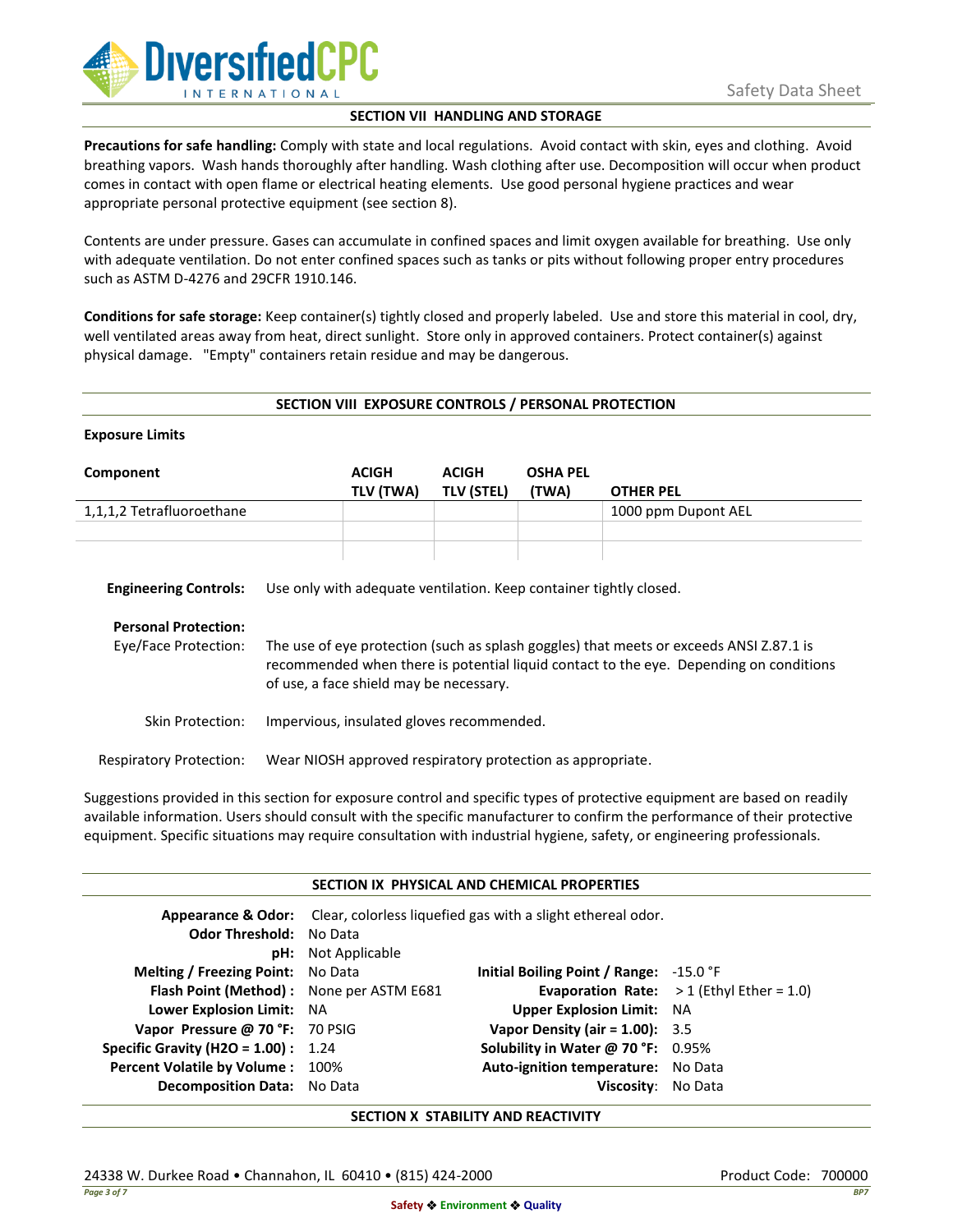

**Hazardous Polymerization:** Can not occur

**Stability:** Stable at normal temperatures and conditions

**Incompatibility (Materials to Avoid):** Alkali or Alkaline Earth Metals. Powdered Metal. Powdered Metal Salts. **Hazardous Decomposition Products:** Carbon oxides, Hydrogen fluoride, Carbonyl fluoride, Fluorocarbons. **Conditions to Avoid:** The product is not flammable in air under ambient conditions of temperature and pressure. When pressurized with air or oxygen, the mixture may become flammable. Certain mixtures of HCFCs or HFCs with chlorine may become flammable or reactive under certain conditions. To avoid thermal decomposition, do not overheat.

# **SECTION XI TOXICOLOGICAL INFORMATION**

### **Effects Of Over Exposure**

**Ingestion:** Aspiration hazard!

**Inhalation:** Inhalation of vapor may produce anesthetic effects and feeling of euphoria. Prolonged overexposure can cause rapid breathing, headache, dizziness, narcosis, unconsciousness, and death from asphyxiation, depending on concentration and time of exposure.

**Skin Contact:** Contact with evaporating liquid can cause frostbite.

**Eye Contact:** Liquid can cause severe irritation, redness, tearing, blurred vision, and possible freeze burns.

**Specific Target Organ Toxicity (Single Exposure):** Not expected to cause organ effects from single exposure. **Specific Target Organ Toxicity (Repeated Exposure):** Not expected to cause organ effects from repeated exposure. **Carcinogenicity:** Not expected to cause cancer. This substance is not listed as a carcinogen by IARC, NTP or OSHA. **Germ Cell Mutagenicity:** Not expected to cause heritable genetic effects. **Reproductive Toxicity:** Not expected to cause reproductive toxicity.

**Other Comments:** High concentrations may reduce the amount of oxygen available for breathing, especially in confined spaces. Hypoxia (inadequate oxygen) during pregnancy may have adverse effects on the developing fetus.

# **Information on Toxicological Effects of Components 1,1,1,2 Tetrafluoroethane**

| Further information:     | Cardiac sensitisation threshold limit<br>: 312975 mg/m3<br>Anaesthetic effects threshold limit<br>$:834600 \text{ mg/m}$<br>Did not show carcinogenic or teratogenic effects in animal<br>experiments. Inhalation of decomposition products in high<br>concentration may cause shortness of breath (lung oedema). Rapid<br>evaporation of the liquid may cause frostbite. |
|--------------------------|---------------------------------------------------------------------------------------------------------------------------------------------------------------------------------------------------------------------------------------------------------------------------------------------------------------------------------------------------------------------------|
| Dermal:                  | not applicable                                                                                                                                                                                                                                                                                                                                                            |
| Oral:                    | not applicable                                                                                                                                                                                                                                                                                                                                                            |
| Inhalation 4 h LC50 :    | 567000 ppm, rat                                                                                                                                                                                                                                                                                                                                                           |
| Inhalation Low Observed: | 75000 ppm, dog                                                                                                                                                                                                                                                                                                                                                            |
| Adverse Effect           | Cardiac sensitization                                                                                                                                                                                                                                                                                                                                                     |
|                          |                                                                                                                                                                                                                                                                                                                                                                           |
| Concentration (LOAEC)    |                                                                                                                                                                                                                                                                                                                                                                           |
| Skin irritation:         | slight irritation, rabbit                                                                                                                                                                                                                                                                                                                                                 |
|                          | Not expected to cause skin irritation based on expert review of the                                                                                                                                                                                                                                                                                                       |
|                          | properties of the substance.                                                                                                                                                                                                                                                                                                                                              |
|                          |                                                                                                                                                                                                                                                                                                                                                                           |
|                          | No skin irritation, human                                                                                                                                                                                                                                                                                                                                                 |
| Eye irritation :         | slight irritation, rabbit                                                                                                                                                                                                                                                                                                                                                 |
|                          |                                                                                                                                                                                                                                                                                                                                                                           |
|                          |                                                                                                                                                                                                                                                                                                                                                                           |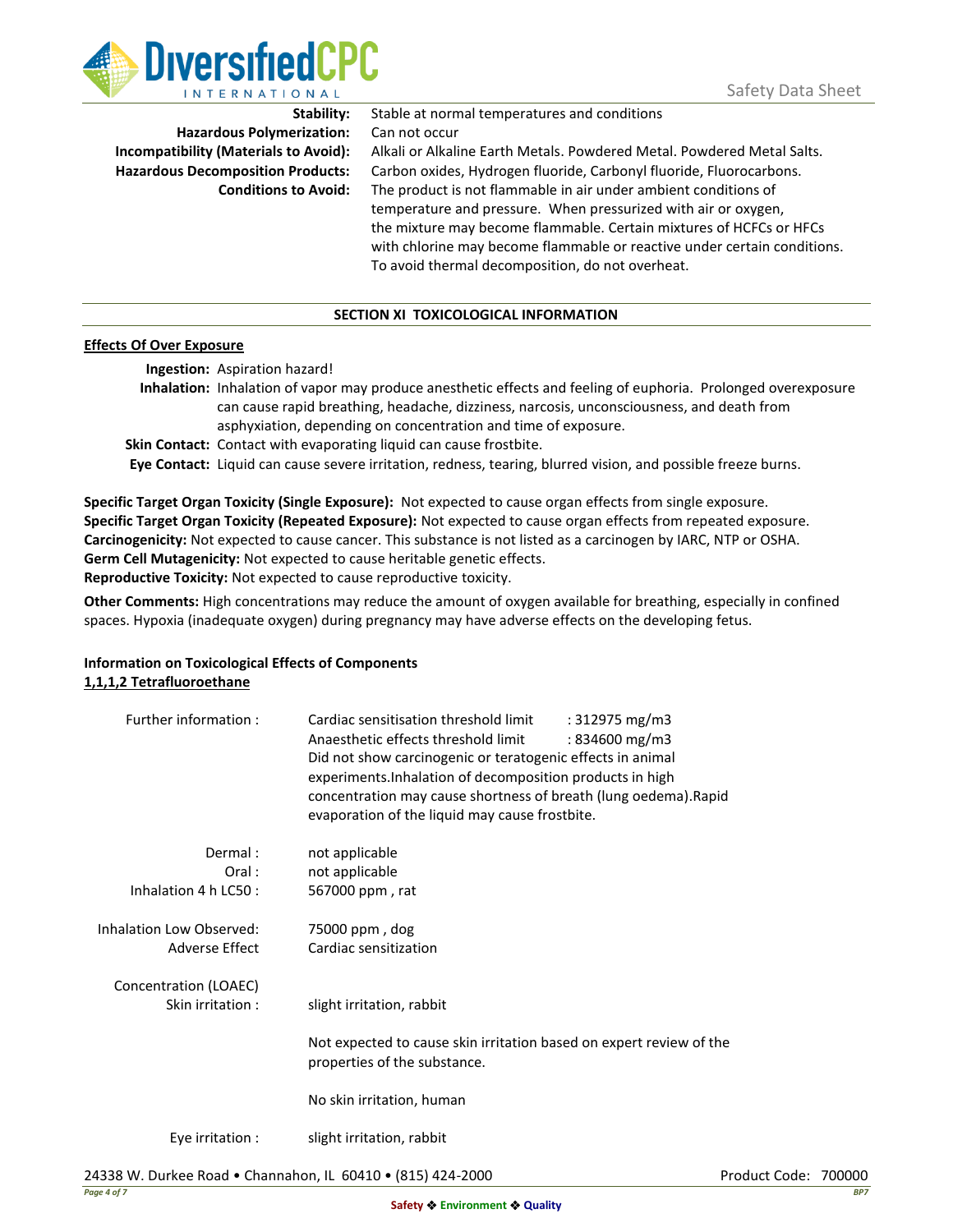

|                         | Not expected to cause eye irritation based on expert review of the<br>properties of the substance.                                                                  |
|-------------------------|---------------------------------------------------------------------------------------------------------------------------------------------------------------------|
|                         | No eye irritation, human                                                                                                                                            |
| Skin sensitization:     | Did not cause sensitization on laboratory animals., guinea pig<br>Not expected to cause sensitization based on expert review of the<br>properties of the substance. |
|                         | Did not cause sensitization on laboratory animals. There are no<br>reports of human respiratory sensitization.                                                      |
| Repeated dose toxicity: | Inhalation<br>rat                                                                                                                                                   |
|                         | No toxicologically significant effects were found.                                                                                                                  |
| Carcinogenicity:        | Overall weight of evidence indicates that the substance is not<br>carcinogenic.                                                                                     |
|                         | An increased incidence of benign tumours was observed in laboratory<br>animals.                                                                                     |
| Mutagenicity:           | Did not cause genetic damage in animals.<br>Did not cause genetic damage in cultured mammalian cells.<br>Did not cause genetic damage in cultured bacterial cells.  |
| Reproductive toxicity : | Animal testing showed no reproductive toxicity.                                                                                                                     |
| Teratogenicity:         | Animal testing showed effects on embryo-fetal development at levels<br>equal to or above those causing maternal toxicity.                                           |

### **SECTION XII ECOLOGICAL INFORMATION**

#### **Toxicity:**

| <b>Aquatic Toxicity</b><br>1,1,1,2-Tetrafluoroethane |                                                                                            |
|------------------------------------------------------|--------------------------------------------------------------------------------------------|
| 96 h LC50:                                           | Oncorhynchus mykiss (rainbow trout) 450 mg/l                                               |
| 72 h EC50 :                                          | Algae $> 118$ mg/l<br>Information given is based on data obtained from similar substances. |
| 48 h EC50:                                           | Daphnia magna (Water flea) 980 mg/l                                                        |

Environmental Fate

If released to the environment, 1,1,1,2-tetrafluoroethane it will rapidly volatilize to the atmosphere.

**Persistence and Degradability**: If released to the atmosphere, 1,1,1,2-tetrafluoroethane will undergo a slow gas-phase reaction with photochemically produced hydroxyl radicals. The estimated atmospheric half-life is 1878 days using an average atmospheric hydroxyl radical concn of 5X10+5 molec/cu cm . The atmospheric lifetime of 1,1,1,2 tetrafluoroethane, calculated using both 1 and 2 dimensional models, ranges from 12.5 to 24 yrs. The estimated water solubility of 1,1,1,2-tetrafluoroethane, 67 mg/L at 25 deg C(3-5), indicates that it may undergo atmospheric removal by wet deposition processes; however, any removed is expected to rapidly re-volatilize to the atmosphere.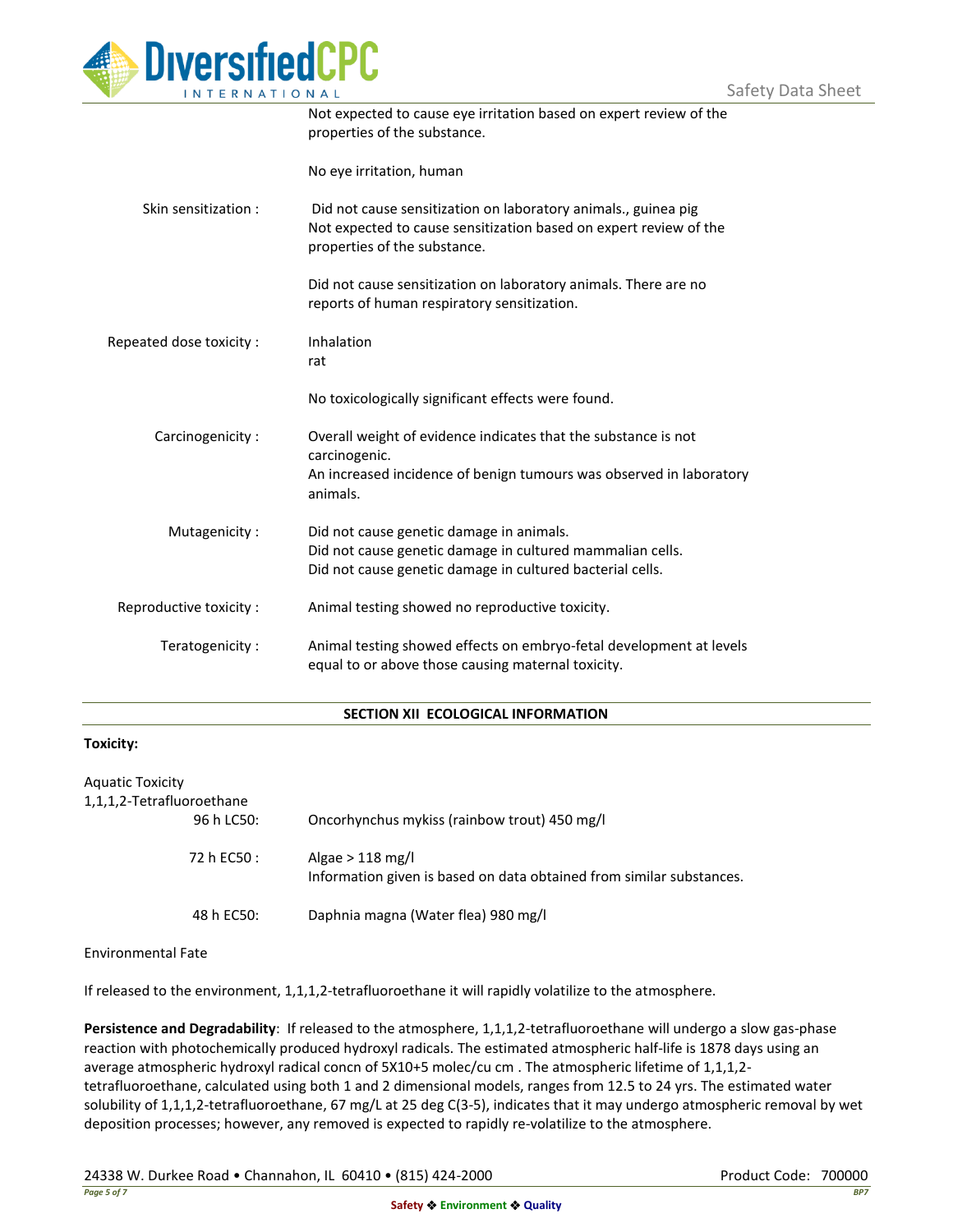

**Bioaccumulative Potential:** Not expected as having the potential to bioaccumulate.

**Mobility in Soil:** Due to the extreme volatility of liquefied gases, air is the only environmental compartment in which they will be found.

**Other Adverse Effects:** None anticipated.

1,1,1,2-Tetrafluoroethane: GWP: 1300

**SECTION XIII DISPOSAL INFORMATION**

### **Waste Disposal**

Reclaim by distillation, incinerate, or remove to a permitted waste facility.

### **Environmental Hazards**

Empty pressure vessels should be returned to the supplier.

*\*\* Comply With All State and Local Regulations \*\**

# **SECTION XIV TRANSPORT INFORMATION**

### **Transport Information**

UN3159, 1,1,1,2 Tetrafluoroethane, 2.2

### **SECTION XV REGULATIONS**

### **Regulatory Information**

**Chemical Inventories USA TSCA:** All components of this product are listed on the TSCA Inventory. **Europe Einecs:** All components in this product are listed on EINECS

**SARA Title III: CERCLA/SARA (Section 302) Extremely Hazardous Substances and TPQs (in pounds):** This material does not contain any chemicals subject to the reporting requirements of SARA 302 and 40 CFR 372.

### **SARA (311, 312) Hazard Class:**

Acute Health: Yes Chronic Health: No Fire Hazard: No Pressure Hazard: Yes

SARA (313) Chemicals: Not listed

**California Proposition 65:** This material does not contain any chemicals which are known to the State of California to cause cancer, birth defects or other reproductive harm at concentrations that trigger the warning requirements of California Proposition 65.